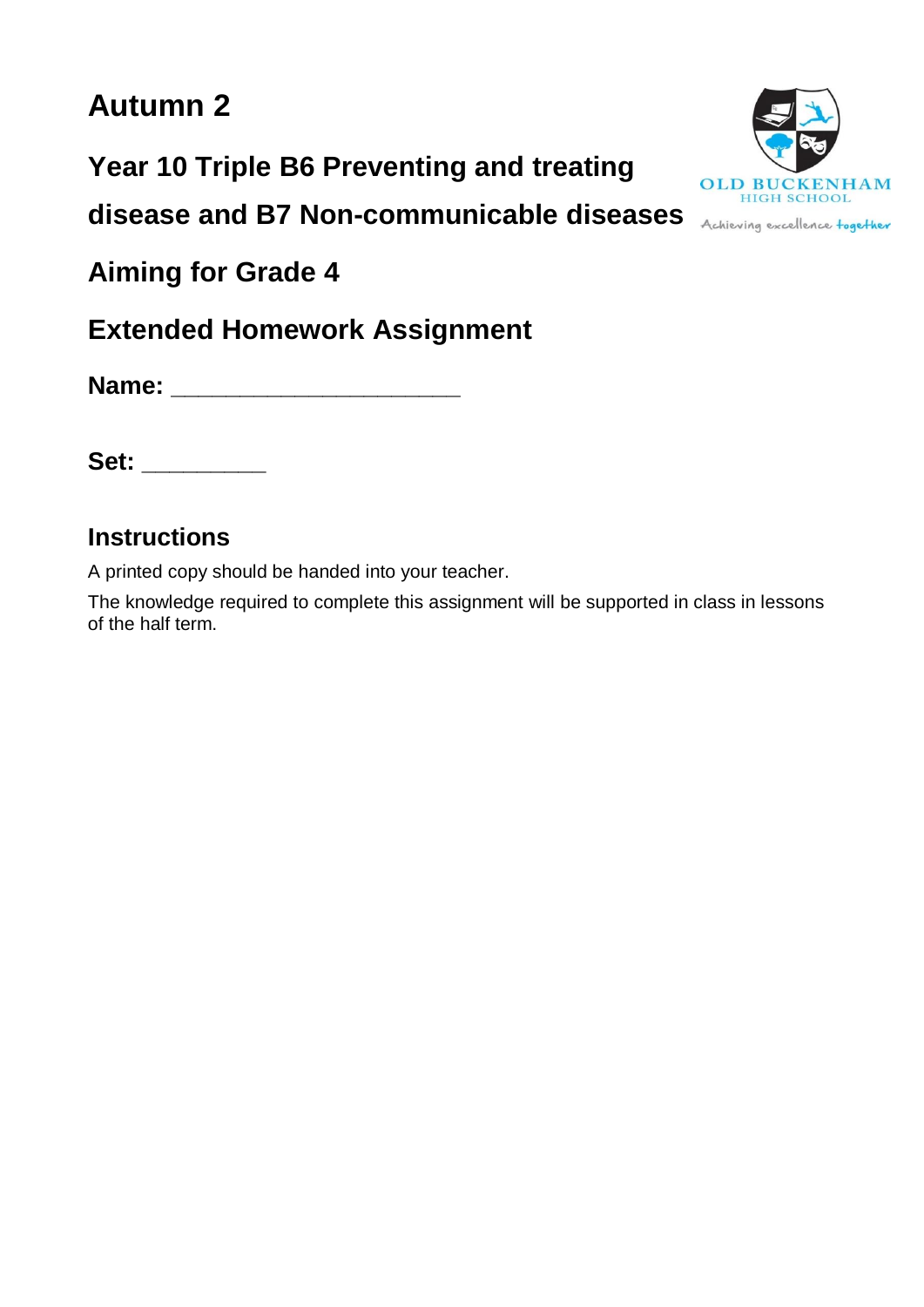## **(TRIPLE) B6 Preventing and treating disease and B7 Noncommunicable disease extended homework – Aiming for Grade 8**

#### **Aims**

The aim of this homework is to help you revise the main topics in this chapter. By the end of this homework you should know the differences between vaccination, antibiotics and painkillers. You should be able to explain how vaccination works and the stages involved in developing new drugs. You should also be able to describe how monoclonal antibodies are made and the advantages and disadvantages of using monoclonal antibodies.

#### **Learning outcomes**

After completing this activity, you should be able to:

- explain the differences between vaccination / antibiotics and painkillers.
- explain how vaccination protects against disease.
- describe the stages of drug development.
- describe the production of monoclonal antibodies
- discuss the advantages and disadvantages of the development of monoclonal antibodies.
- Describe some examples of non-communicable diseases and their effects.
- Explain some of the risk factors for some non-communicable diseases.
- Explain some methods of prevention of some non-communicable diseases.

#### **Task**

- **1** You will be completing a comic strip to describe how vaccination works. You can use the comic book template provided (last page) or create your own.
- **2 a** You will be producing a timeline to show the stages of drug development.
	- **b** You will produce a to discuss the advantages and disadvantages of treatment using monoclonal antibodies.

#### **Questions/task output**

**1** You will be producing a comic strip to show how vaccination works.

Remember to include:

- A written explanation and drawings to show how vaccination works.
- **2 a** Create a timeline showing all the stages involved in the development of new drugs. Make sure you put the stages in the correct order and fully explain what happens in each.
	- **b** Create a summary poster explain monoclonal antibodies. Divide your page into three sections.
		- In the middle write a brief description of how monoclonal antibodies are made.
		- On one side write down all the advantages of using monoclonal antibodies.
		- On the other side write down all the disadvantages of using monoclonal antibodies.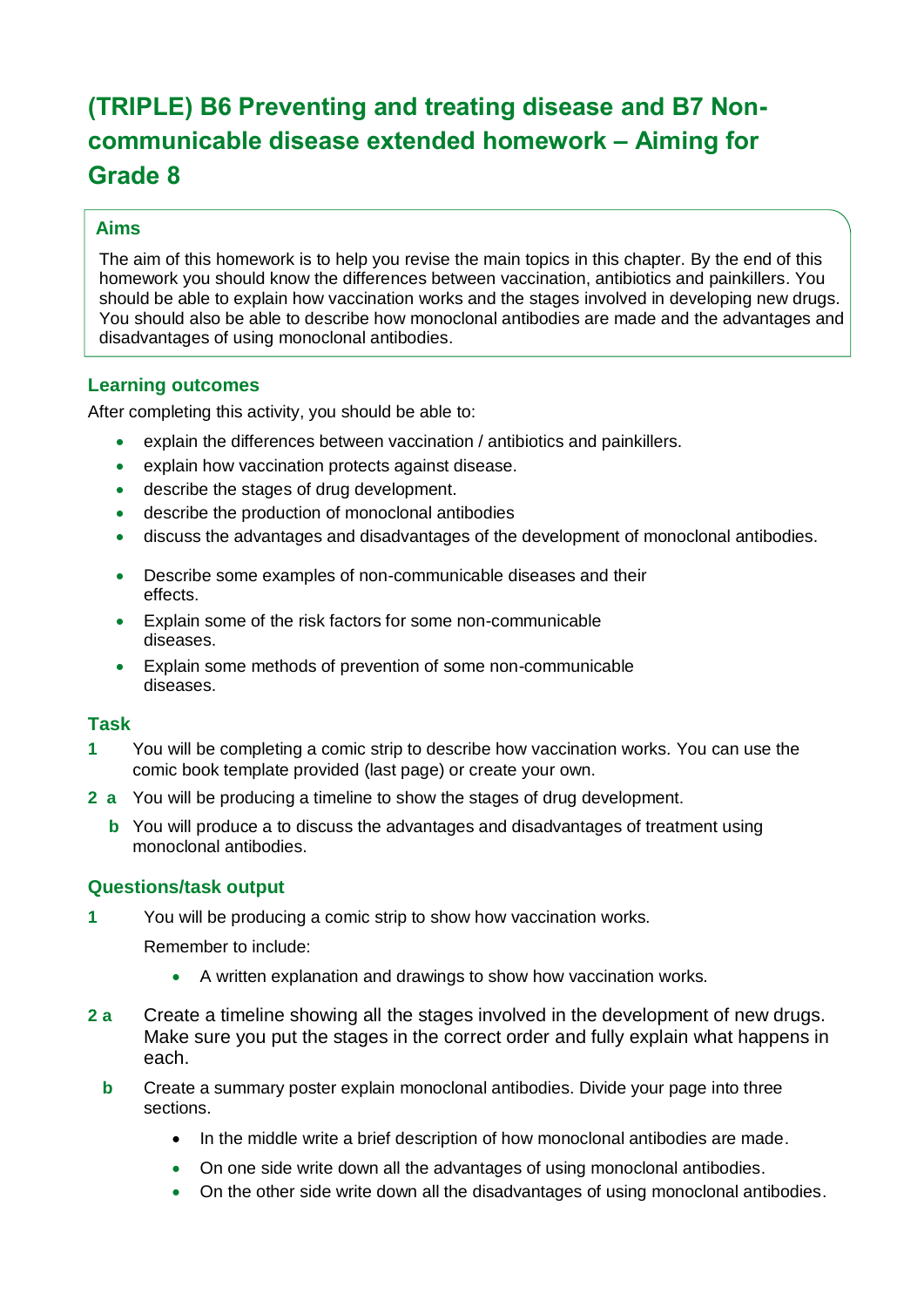#### **Task 3**

You will be taking on the role of a GP and reviewing the profiles of six of your patients and giving them advice.

There are six patients each with different backgrounds. You will need to give advice to each patient.

In your doctor notes you will need to include the following things for each patient:

- What are the risk factors for each patient?
- What diseases/health problems are they at risk from?
- What are the short- and long-term effects of the potential health problems on the body?
- What actions should they take now and/or in the future to prevent the likelihood of health problems?

Τ

• Are there any positive lifestyle habits that the patient has? What are they and how can they help prevent the risk of disease?

### **Patient profiles:**

| Paul:<br>Age 70<br>Male<br>$\bullet$<br>Enjoys walking and gardening<br>$\bullet$<br>Has a meat-heavy diet<br>$\bullet$<br>Has the occasional pint of beer<br>$\bullet$<br>BMI in normal range<br>$\bullet$        | Mary:<br>Age 40<br>$\bullet$<br>Female<br>$\bullet$<br>Fitness instructor<br>$\bullet$<br>Vegan<br>$\bullet$<br>Has a glass of wine every day<br>$\bullet$<br>BMI is less than normal<br>$\bullet$<br>Mother has type 2 diabetes<br>$\bullet$             |  |
|--------------------------------------------------------------------------------------------------------------------------------------------------------------------------------------------------------------------|-----------------------------------------------------------------------------------------------------------------------------------------------------------------------------------------------------------------------------------------------------------|--|
| Ali:<br>Age 30<br>Male<br>$\bullet$<br>Rugby player<br>$\bullet$<br>BMI above average<br>$\bullet$<br>Drinks heavily after a match<br>$\bullet$<br>Has a meat heavy diet<br>$\bullet$                              | Yasmin:<br>Age 19<br>$\bullet$<br>Female<br>$\bullet$<br>Student who cycles to college<br>$\bullet$<br>Smokes 3-5 cigarettes a day<br>$\bullet$<br>Rarely drinks<br>$\bullet$<br>BMI in normal range<br>$\bullet$                                         |  |
| Juan:<br>Age 25<br>Male<br>$\bullet$<br>Enjoys clubbing and pubbing<br>$\bullet$<br>BMI is less than normal<br>$\bullet$<br>Smokes 10 cigarettes a day<br>$\bullet$<br>Drinks heavily at the weekends<br>$\bullet$ | Emma:<br>Age 60<br>$\bullet$<br>Female<br>$\bullet$<br>Works in an office<br>$\bullet$<br>Loves junk food<br>$\bullet$<br>BMI is above average<br>$\bullet$<br>Does not drink any alcohol<br>$\bullet$<br>Parents had cardiovascular disease<br>$\bullet$ |  |